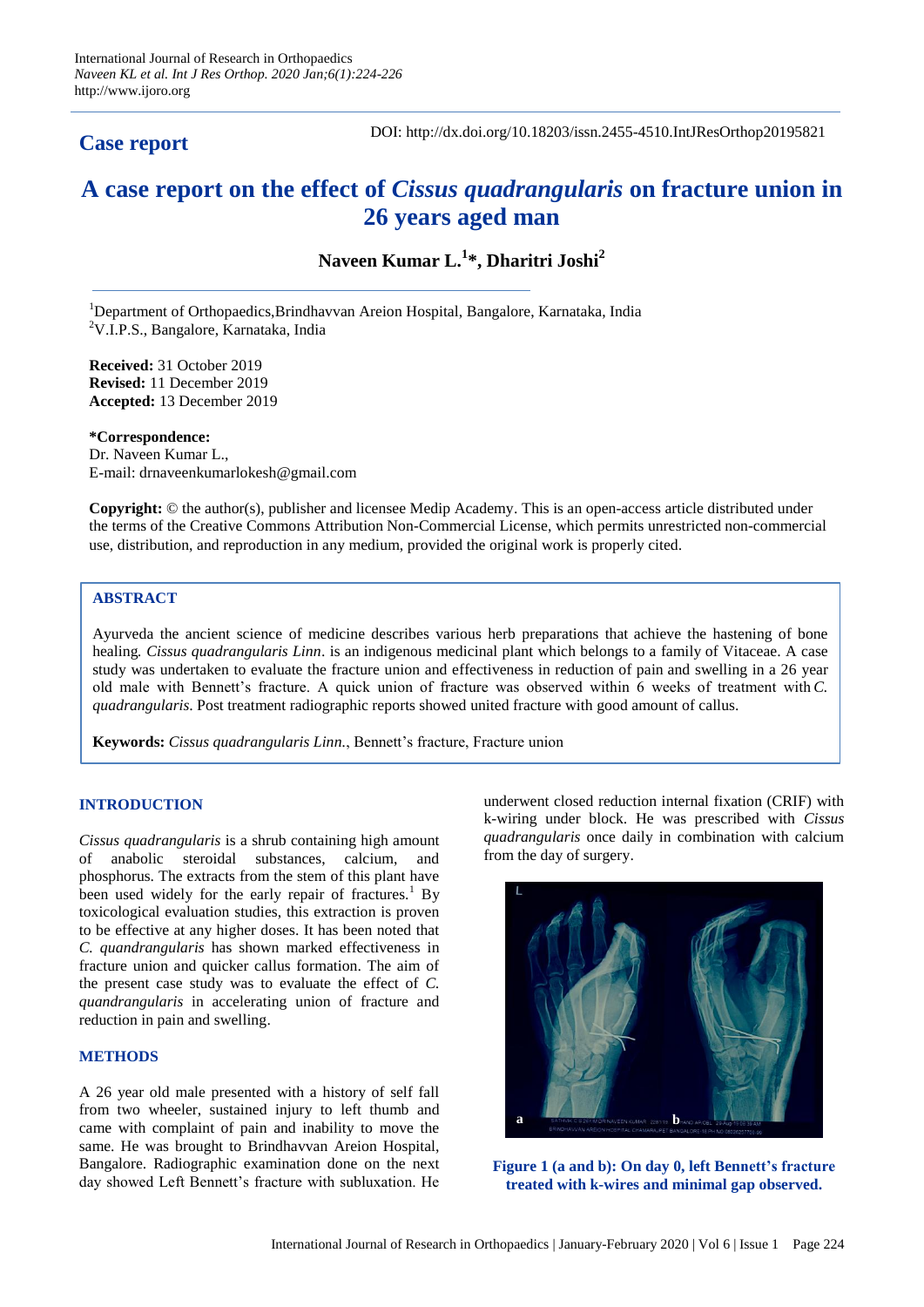

**Figure 2 (a and b): Sixth week follow up X-ray and united fracture with good amount of callus.**

## **RESULTS**

Pain and swelling gradually reduced and was completely reduced within a week of surgery depicts the Radiography performed at 0th and 6th week of follow up and the X-ray revealed united fracture with good amount of callus (Figure 1 and 2). From our clinical observation, the patient presented a remarkable increase in the rate of fracture union with a decrease in pain and swelling with an oral dosage of *C. quadrangularis* for 6 weeks.

#### **DISCUSSION**

Nutrition supply is an important factor for bone healing. Calcium is one of the substances, which helps in healing of bone, but only increased intake of calcium does not improve the rate of new bone formation. Studies have shown that the ability for absorption and utilization of calcium should be increased to hasten the healing process. *C. quadrangularis* acts by the stimulation of metabolism and increased uptake of the calcium by the osteoblasts in fracture healing. Certain amino acids such as lysine help in absorption of calcium. *C. quadrangularis* also contains vitamin A and C that is effective in the formation of collagen.<sup>1</sup>

It increases the rate of bone regeneration and improves blood circulation and nutrient supply to the bone. It preserves bone tissue anabolism and regeneration and promotes osteoblastic proliferation and differentiation.<sup>2</sup>

A study reported by Arvind et al evaluated the effect of *C. quadrangularis* on bone healing in 80 years aged woman, who had an accidental fall from the stair case at her home and was taken to SMC ortho and trauma care in Chennai, Tamil Nadu, India with the presentation of swelling and pain in left hand wrist in December 2017. Her X-ray revealed colles fracture in left hand. Patient was taken up for closed reduction with pelvic organ prolapse under local anaesthesia. She was advised to take rest and prescribed with a capsule of *C. quadrangularis*

along with calcium supplement. Results showed reduction in pain and swelling after 30 days of treatment and radiographic findings showed bone healing on  $15<sup>th</sup>$ and 30<sup>th</sup> day of the treatment with *Cissus quadragularis*.<sup>3</sup> Similar results were observed in our study showing good amount of callus formation with reduction in pain and swelling after treatment with *C. quadrangularis*.

*C. quandrangularis* is widely used in treating fractures and is considered as a boon for union/healing.<sup>4</sup> C. *quandrangularis* is extensively used because of its pharmacological actions like analgesic, antiosteoportic on improving bone healing.<sup>5</sup>*C. quadrangularis* has various pharmacological activities like antioxidant, antiulcer, anti-inflammatory, antihaemorrhoidal activities.<sup>6</sup> It has been accepted by WHO for its wide range of clinical activity and its effectiveness.<sup>7</sup>

#### **CONCLUSION**

*Cissus quadrangularis* has been widely used because of its various pharmacological properties in humans with is proven efficacy and safety. It can be used as supplement in various types of fractures for quicker healing with early remodelling of fracture callus. Further studies can be made to evaluate its efficacy in various disorders in different ethnic groups.

*Funding: No funding sources Conflict of interest: None declared Ethical approval: Not required*

## **REFERENCES**

- 1. Brahmkshatriya HR, Shah KA, Ananthkumar GB, Brahmkshatriya MH. Clinical evaluation of Cissus quadrangularis as osteogenic agent in maxillofacial fracture: A pilot study. Int Quarterly J Res Ayurveda. 2015;36(2):169-73.
- 2. Muthusami S, Senthilkumar K, Vignesh C, Ilangovan R, Stanley J, Selvamurugan N, et al. Effects of Cissus quadrangularis on the proliferation, differenti¬ation and matrix mineralization of human osteoblast like SaOS-2 cells. J Cell Biochem. 2011;112(4):1035-45.
- 3. Arvind R, Changam SS, Vimal KR. A Case Report on the Effect of Cissus quandranglis on Bone Healing in 80yrs Aged Woman. J Complement Med Alt Healthcare. 2018;5(3):555663.
- 4. Singh V, Singh N, Pal US, Dhasmana S, Mohammad S, Singh N. Clinical evaluation of Cissus quadrangularis and moringa oleifera and osteoseal as osteogenic agents in mandibular<br>fracture. National J Maxillofacial Surg. fracture. National J Maxillofacial Surg. 2011;2(2):132-6.
- 5. Managutti AM, Shah DN, Patel JC, Puttanikar NY, Shah DS, Mangutti SA. Evaluation of Clinical Efficacy of Cissus quadrangularis in Pain Management and Bone Healing after Implant